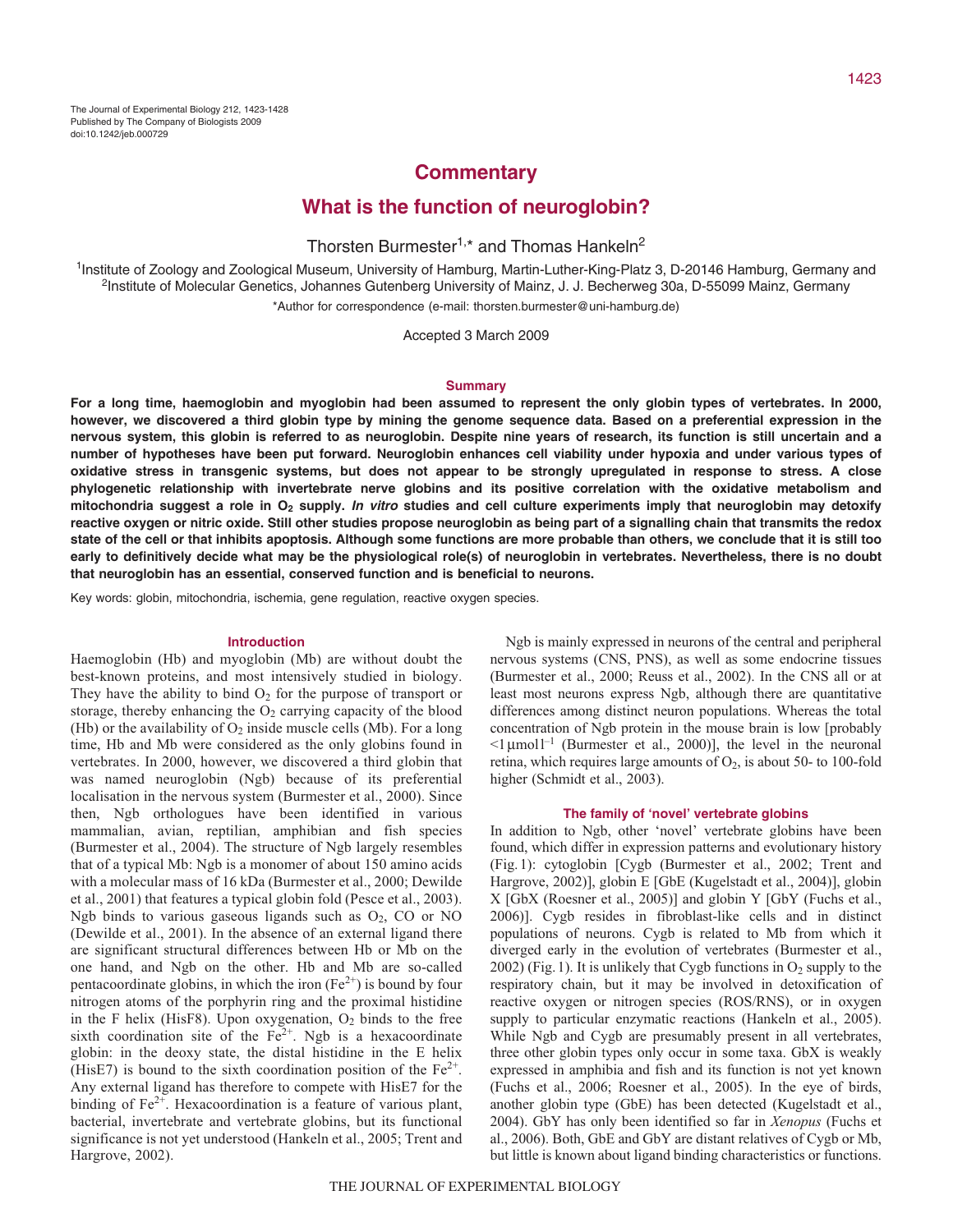

Fig. 1. Phylogenetic history of vertebrate globins. The simplified tree has been combined from different sources (Burmester et al., 2002; Burmester et al., 2000; Kugelstadt et al., 2004; Roesner et al., 2005). Globins with clear respiratory function (i.e. Mb and Hb) are shaded in grey. Note that haemoglobins from Agnatha and Gnathostomata (haemoglobin  $\alpha$  and  $\beta$ ) are not monophyletic.

#### **Putative neuroglobin functions**

Until recently, it has generally been accepted that any intracellular globin has a similar function to that of Mb, either storing  $O_2$  for hypoxic phases (e.g. in diving mammals) or facilitating  $O_2$ diffusion from the capillaries to the respiratory chain in the mitochondria. However, within the past ten years it has become evident that certain globins may carry out various other functions. For example, maize globin regenerates  $NAD<sup>+</sup>$ , which is used to promote glycolysis in low oxygen environments (Sowa et al., 1998). Some prokaryotic globin and globin domains are involved in O2 sensing (Hou et al., 2001). *Escherichia coli* flavohaemoglobin decomposes NO, conferring resistance to NO poisoning and aconitase inactivation (Gardner et al., 1998). A similar function has been demonstrated for mammalian Mb, which scavenges NO and thus protects cellular respiration (Flögel et al., 2001). Mb may also be involved in decomposition of harmful reactive oxygen species (ROS) (Flögel et al., 2004).

Although Ngb is the best-investigated 'novel' globin type, its exact physiological role is still uncertain. Ngb is a highly conserved protein, with an evolutionary rate that is about threefold slower than that of Mb and Hb (Burmester et al., 2004). Thus Ngb has remained largely unchanged during evolution, pointing to an important role of this protein. Several functions of Ngb have been proposed (Fig.2).

1. Ngb may exert a Mb-like role, enhancing  $O_2$  supply to the mitochondria of the metabolically active neurons (Fig.2A).

2. Ngb may scavenge damaging reactive oxygen or nitrogen species (ROS/RNS), which are generated for example by the respiratory chain (Fig.2B).

3. Ngb may detoxify harmful excess of nitric oxide (NO) to nitrate (NO3 – ) at normoxia or produce NO for signalling functions from nitrite  $(NO<sub>2</sub><sup>-</sup>)$  at hypoxia for the control of blood pressure (Fig.2C).

3. Ngb may be involved in a signal transduction pathway, e.g. by inhibiting the dissociation of GDP from G protein  $\alpha$  (Fig. 2D).

4. Ngb may be part of a redox process that is for example instrumental in preventing apoptosis via reduction of cytochrome *c* (Fig.2E).

All these functions have been supported by some experimental data or based on analogy with other globins. However, we consider it unlikely that Ngb has so many distinct roles and careful evaluation of the evidence, which is outlined below, is required.

#### A role of neuroglobin in O<sub>2</sub> supply?

Globins sporadically occur in glial cells or neurons of various invertebrates and there is little doubt that these nerve globins are involved in  $O_2$  supply (Burmester and Hankeln, 2008; Wittenberg, 1992). In fact, the lack of nerve globins reduces the viability of invertebrate neurons under hypoxia. Sequence comparisons and phylogenetic analyses showed that Ngb is related to invertebrate nerve globins (Burmester and Hankeln, 2008; Burmester et al., 2000). From the evolutionary perspective, an  $O_2$  supply function of vertebrate Ngb is the most parsimonious hypothesis. Analyses of the phylogenetic history of the vertebrate globins (Fig.1) show that globins with clear respiratory functions (Mb, Hb, agnathan Hb) are not monophyletic, i.e. they do not derive from a single most recent common ancestor. One must either assume a principal role of all vertebrate globins in  $O_2$  supply or must propose a frequent switch in globin functions. A specific function of Ngb in  $O_2$  delivery basically requires  $(1)$  an  $O_2$  affinity that is sufficient to deliver oxygen to the tissue, (2) an expression in cells with special needs for  $O_2$ , (3) an expression level roughly equivalent to that of muscle Mb and (4) a system that counterbalances the tendency of Ngb to autoxidise.

Ngb binds reversibly to  $O_2$  with an affinity that is within the range of a typical Mb [half saturation pressure  $P_{50}$ =0.12–0.29kPa (0.9–2.2 Torr)] at 20–37°C (Burmester et al., 2000; Dewilde et al., 2001; Hundahl et al., 2006a). Ngb combines with  $O_2$  at high  $P_{O2}$ and releases it at low  $P_{\text{O}_2}$ , fulfilling the basic requirements of a respiratory protein employed in O<sub>2</sub> supply (Fig. 2A).

The hypothesis that Ngb functions as an  $O_2$  supply protein is supported by the observation that Ngb preferentially resides in metabolically active cells and subcellular compartments (Schmidt et al., 2003). Regions with low  $O_2$  partial pressures  $(P<sub>O2</sub>)$  usually have no or much less Ngb, as exemplified by the striking differences between mammalian retinae with different  $O<sub>2</sub>$  supply modes. For example, oxygen is supplied to the vascular retinae of most mammals by a network of capillaries such that high  $P_{O<sub>2</sub>}$  are found in the inner segments of the photoreceptor cells, in the outer and inner plexiform layers, and in the ganglion cell layer (Bentmann et al., 2005; Schmidt et al., 2003). However, in the avascular retina of the Guinea pig,  $O<sub>2</sub>$  supply by capillaries is restricted to the inner segments, whereas the other parts of the retinae rely on an anaerobic metabolism (Bentmann et al., 2005). In both types of retinae, Ngb is restricted to regions that are supplied with, and consume, oxygen. In addition, the concentration of Ngb is also tightly correlated with the distribution of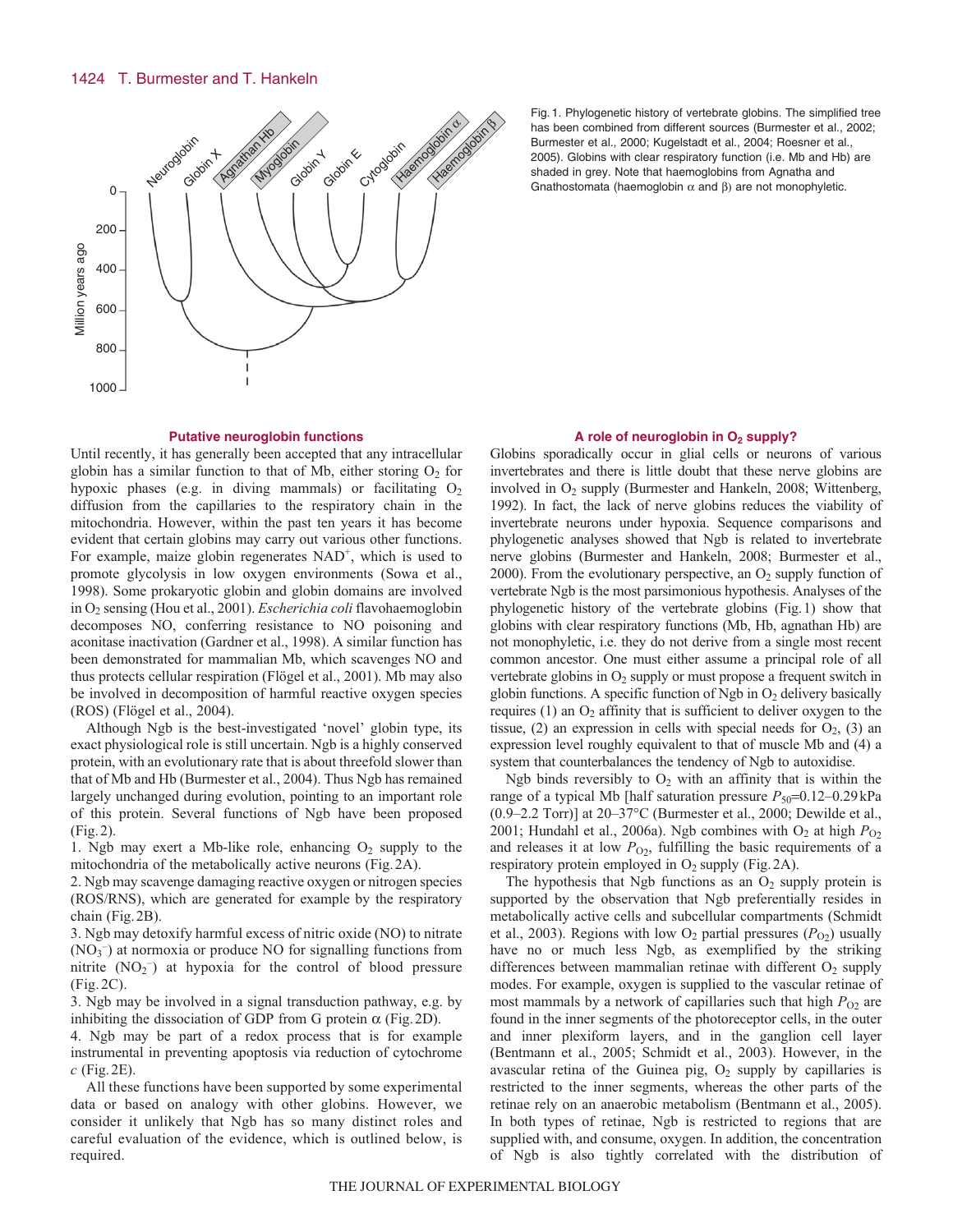### Neuroglobin function 1425



Fig. 2. Some postulated functions of neuroglobin. Neuroglobin may support the supply of  $O<sub>2</sub>$  to the electron transport chain in mitochondria (A), may detoxify reactive oxygen or nitrogen species (B), may convert NO to  $NO_3^-$  at high  $P_{\text{O}_2}$  and NO<sub>2</sub><sup>-</sup> to NO at low  $P_{\text{O}_2}$  (C), act as a signal protein by inhibiting the dissociation of GDP from  $G\alpha$  (D) or prevent hypoxia-induced apoptosis via reduction of cytochrome  $c$  (E).

mitochondria, although Ngb is not localised within this organelle. This observation provides strong evidence for a connection between Ngb and oxidative metabolism and is an additional argument in favour of a prominent role of Ngb in  $O<sub>2</sub>$  storage or delivery. This holds in particular for the retina, given its rather high levels of Ngb expression, which approach the same level as that of Mb in muscle (Wittenberg, 1992). As pointed out by Fago et al. (Fago et al., 2004), an argument against a prominent role of Ngb in O2 supply in the brain has been its low concentration of only  $1 \mu$ moll<sup>-1</sup> in total brain extracts (Burmester et al., 2000), which is considered to be much too low to sustain  $O_2$  flow to mitochondria. However, there are distinctly different Ngb expression levels in different brain regions. In addition, Ngb is restricted to the thin cytoplasmic volume of neurons, so that local concentrations will be much higher than estimated for the total brain, which largely consists of glial cells. Most recently we found that in zebrafish total Ngb and Mb mRNA levels are in the same range, with Ngb levels that are tenfold higher than Mb levels during some developmental stages (J. Tiedke, F. Gerlach, T.H. and T.B., unpublished results). If one accepts a respiratory function for Mb in fish, such a role cannot be excluded for Ngb on the basis of total concentrations. However, the fast autoxidation of ferrous (Fe<sup>2+</sup>) Ngb to ferric (Fe<sup>3+</sup>) Ngb observed *in vitro* (Dewilde et al., 2001) would rather preclude an efficient binding of  $O<sub>2</sub>$  to Ngb, but favours an involvement of Ngb in some type of redox reaction (see below). Any hypothesis that suggests a function of Ngb in  $O_2$  supply must therefore propose the existence of an efficient Ngb reductase or a reducing cellular environment, which permits the conversion of ferric Ngb to the ferrous form.

But if the hypothesis that Ngb functions as an  $O_2$  supply protein is true, why then are neurons and myocytes the only cell types with respiratory proteins? One possible explanation relates to the specific functions and morphologies of these tissues, which result in relatively long  $O_2$  diffusion distances from blood vessels to mitochondria. Myocytes of skeletal muscles are composed of syncytia, large multinucleate cells that had been formed by fusion of myoblasts. In the brain, the  $O_2$  must pass the blood brain barrier consisting of astrocytes to reach the neurons. This is not the case in most other tissues. A respiratory protein may therefore be required in brain and muscles to enhance the flow of  $O<sub>2</sub>$  from the capillaries to the respiratory chain.

## **Hypoxia regulation of Ngb**

If Ngb is associated with  $O_2$  consumption, it may be expected that alterations of external  $O_2$  supply may also affect Ngb expression (for review, see Burmester et al., 2007). In cell culture systems, Ngb expression may actually be moderately induced by hypoxia (Schmidt-Kastner et al., 2006; Sun et al., 2001). *In vivo*, however, Mammen et al. (Mammen et al., 2002) and Hundahl et al. (Hundahl et al., 2005) found no difference in Ngb levels in hypoxic and normoxic brains of rodents. Our own experiments employing various hypoxia regimes never showed increased Ngb mRNA or protein levels in rat brain (A. Avivi, F. Gerlach, S. Reuss, T.B., E. Nevo, T.H., unpublished data). Likewise, *in situ* hybridisation, micro-array and quantitative real-time PCR studies showed that ischemia did not induce significant changes of Ngb (Hundahl et al., 2006b; Schmidt-Kastner et al., 2006). It should be therefore considered unlikely that Ngb expression levels are increased by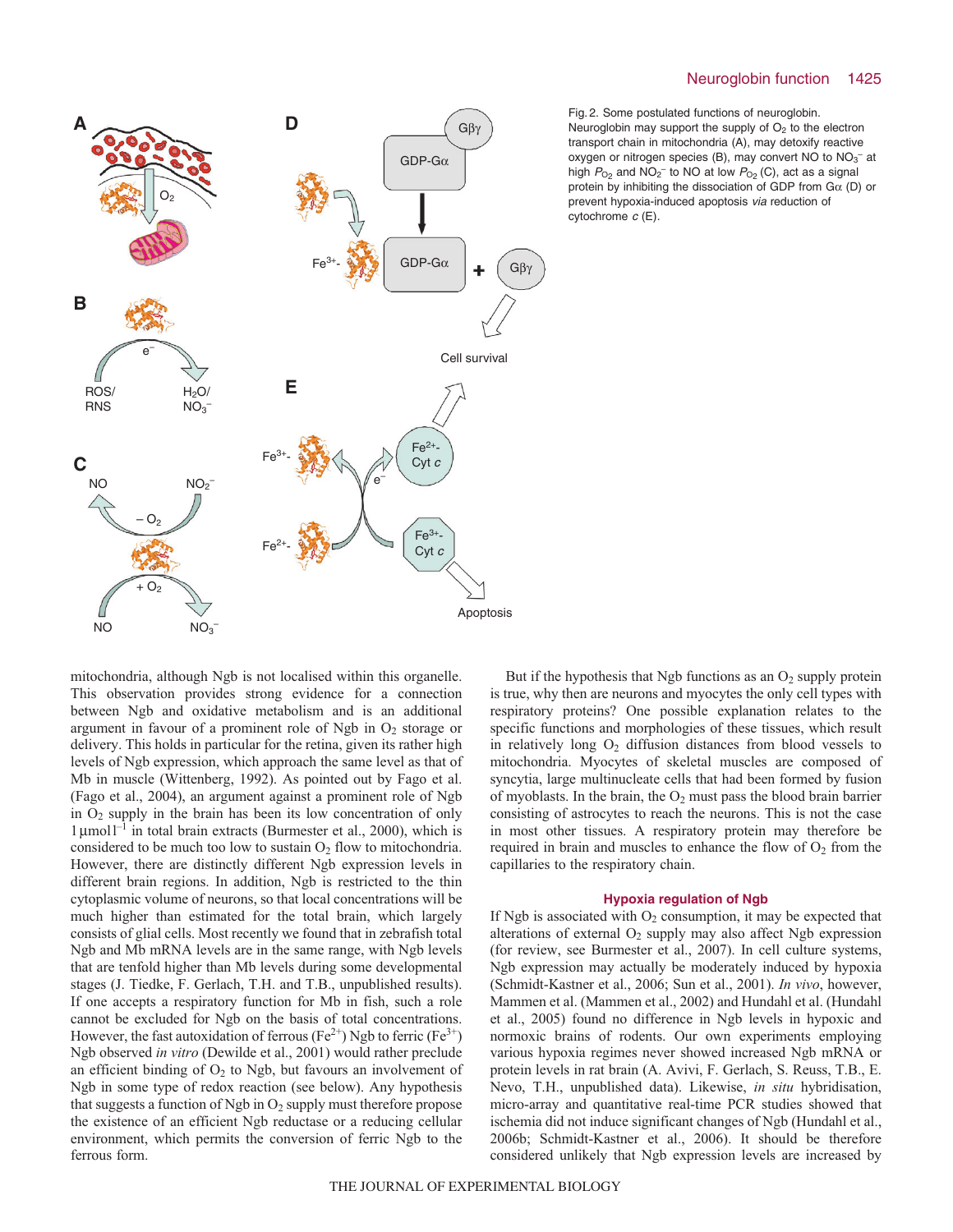## 1426 T. Burmester and T. Hankeln

exposure to hypoxia in rodents. However, it must be considered that under non-pathological conditions most terrestrial mammals will never experience hypoxic phases during their adult life. Therefore, it is unlikely that their nervous systems are well adapted to  $O_2$  shortage and that Ngb expression responds to hypoxia (Burmester et al., 2007). By contrast, certain fish species and aquatic turtles live in environments with low  $O_2$  availability. Experimental hypoxia induces significant upregulation of Ngb in the zebrafish *Danio rerio* (Roesner et al., 2006) and in the anoxiatolerant turtle *Trachemys scripta* (Milton et al., 2006). In goldfish (*Carassius auratus*), a species that survives extended periods of reduced O<sub>2</sub> availability, hypoxia does not cause increased Ngb levels (Roesner et al., 2008). However, the level of Ngb protein in goldfish brain is approximately fivefold higher than in the brain of the less hypoxia-tolerant zebrafish. These observations are in line with the hypothesis that Ngb is involved in hypoxia tolerance, at least in some species.

## **Reaction of Ngb with reactive oxygen and nitrogen species**

Soon after the discovery of Ngb there was speculation that  $-$  in analogy to Mb – it protects neurons from noxious ROS or RNS (Fig.2B,C). Like any globin, Ngb associates with gaseous ligands other than O2. Under an excess of NO applied *in vitro*, an Ngb- $Fe<sup>2+</sup>$ -NO form is established by reductive nitrosylation, which then decomposes the very toxic ROS component peroxynitrite, resulting in Ngb-Fe3+-NO (Herold et al., 2004). *In vitro*, oxygenated Ngb (Ngb-Fe<sup>2+</sup>-O<sub>2</sub>) may also react with NO, yielding Ngb-Fe<sup>3+</sup> and NO3 – (Brunori et al., 2005). Thus Ngb was proposed to have a similar role to that of Mb, acting as a NO-dioxygenase when  $P_{O2}$ is low (e.g. after an ischemic insult) and NO levels are increased (Fig.2C). Under low-oxygen conditions deoxygenated Ngb may react with  $NO_2^-$ , resulting in the formation of NO (Petersen et al., 2008). Thus, depending on the oxygen partial pressures, Ngb may either decompose or produce NO, which may be instrumental in the control of vasoconstriction or -relaxation, and the level of mitochondrial respiration. Jin et al. (Jin et al., 2008) showed that Ngb-transfected cells are protected from NO-induced stress. However, almost any globin will react with NO and similar compounds *in vitro*, and the *in vivo* importance of this reaction for Ngb remains to be demonstrated. In fact, Smagghe et al. (Smagghe et al., 2008) questioned the relevance of Ngb (and several other globins) in NO metabolism because this reaction lacks specificity.

Owing to the  $O_2$  consumption process, mitochondria may generate various harmful ROS. This effect is most pronounced under hypoxia, when the flow of  $O<sub>2</sub>$  is reduced. Globins may protect the cells from ROS stress (Flögel et al., 2004). Several studies have suggested that Ngb may have a similar protective function in neuronal cells (Milton et al., 2006; Wang et al., 2008; Weber and Fago, 2004). The hypothesis that Ngb has a role in protection from ROS is in line with the observed neuroprotective effect of Ngb after ischemia and reperfusion (Khan et al., 2006; Liu et al., 2009; Sun et al., 2001; Sun et al., 2003; Wang et al., 2008), when ROS are known to form. In addition, ROS are released by the mitochondria and Ngb concentrations tightly correlate with this organelle (Bentmann et al., 2005). Moreover, Fordel et al. (Fordel et al., 2007) observed in the eye a negative correlation of Ngb and levels of  $H_2O_2$  production in hypoxia/reoxygenation studies, which they interpreted in terms of a ROS-scavenging function of Ngb. Cell culture experiments showed that overexpression of Ngb may confer a higher tolerance towards  $H_2O_2$  stress to the neuronal cell lines SH-SY5Y or PC12 (Fordel et al., 2006; Li et al., 2008). However, we did not observe any correlation of ROS formation or ROS-decomposing enzymes with Ngb expression *in vivo* (T. Laufs, S. Reinhardt, S. Reuss, T.B., T.H., unpublished data). For example, Ngb expression levels in the mouse brain do not increase around time of birth when ROS and known ROS defence proteins are known to peak. In addition, exposure of cultured neurons to ROS stress does not trigger an upregulation of Ngb. The specificity of the ROS protective effect of Ngb remains to be demonstrated, as it does also for NO.

#### **Neuroprotective properties of neuroglobin**

Neurons are particularly sensitive to hypoxia-related stress. A protein that either enhances  $O_2$  supply or that depresses the ROSinduced injuries should therefore enhance cell viability under ischemic stress. In fact, it has been demonstrated that experimentally decreased Ngb levels reduced, whereas overexpression of Ngb improved survival of cultured neurons (Liu et al., 2009; Sun et al., 2001) or isolated islet of Langerhans cells (Mendoza et al., 2005). Ngb may also protect neurons from βamyloid-induced neurotoxicity and thus from Alzheimer's disease (Khan et al., 2007). Mice over-expressing Ngb in the brain showed reduced tissue infarction and improved pathology after ischemia (Khan et al., 2006; Sun et al., 2003; Wang et al., 2008). Surprisingly, in transgenic mice, Ngb has a similar ischemiaprotective effect for the heart (Khan et al., 2006), even in the presence of a vast excess of Mb. However, in our hands, transfection of HN33, NS20SY or 3T3 cell lines with Ngb does not significantly improve the viability, either under normoxia or under hypoxia (S. Mitz, T.H. and T.B., unpublished data). Thus both the significance *in vivo* as well as the exact mechanism of neuroprotection by Ngb is still uncertain.

#### **Neuroglobin interactions**

Proteins that interact with Ngb may provide important clues for its function. For example, an alternative role of Ngb may be in intracellular signalling, which may be similar to gas-sensing bacterial globins (Hou et al., 2001). In several papers, Wakasugi et al. suggested that ferric (Fe<sup>3+</sup>) Ngb binds to the  $\alpha$  subunit of heterotrimeric G proteins (e.g. Wakasugi and Morishima, 2005; Wakasugi et al., 2003; Watanabe and Wakasugi, 2008). The authors proposed that this interaction inhibits the dissociation of GDP from Gα and triggers the release of Gβγ, thereby protecting the cell from apoptosis (Fig.2D). Most recently, Khan et al. (Khan et al., 2008) suggested that Ngb inhibits Rac1-GDP-dissociation inhibitor disassociation, thereby controlling actin assembly and cell death. The association of Ngb with G proteins was postulated on the basis of an alleged sequence similarity between Ngb and regulators of G protein signalling (RGS) and RGS domains (Wakasugi et al., 2003). However, our own sequence comparisons did not reveal any similarities between Ngb and RGS that are better than random (Burmester et al., 2004; Hankeln et al., 2005). In addition, a GDP dissociation-inhibiting function was not found for zebrafish Ngb (Wakasugi and Morishima, 2005). Given the conservation of Ngb sequences and expression patterns, these findings cast some doubts on the relevance of the interaction between Ngb and G proteins *in vivo*. Other studies identified various putative interacting partners of Ngb, such as the  $\beta$ 2 subunit of the Na<sup>+</sup>,K<sup>+</sup>-ATPase ion pump, the lipid raft protein flotillin 1, and the cysteine proteinase inhibitor cystatin C (for a review, see Hankeln et al., 2005). Although the specificity of these interactions and the exact role of Ngb herein remain to be established, some cellular and intracellular distributions of Ngb and the alleged interacting proteins are very distinct, making the *in vivo* relevance of these interactions highly questionable.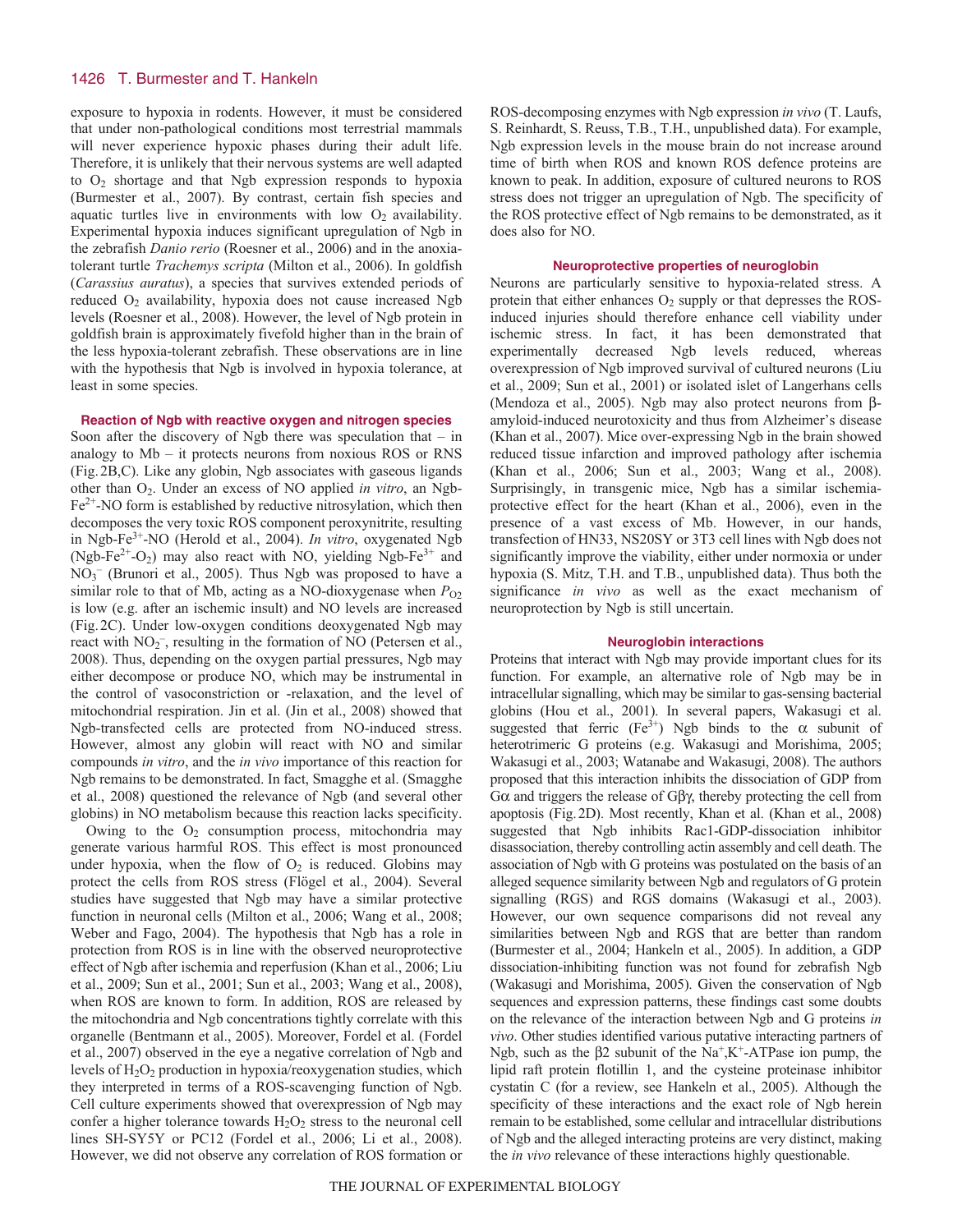Fago et al. (Fago et al., 2006) suggested that the neuroprotective effect of Ngb is the result of the reduction of ferric  $(Fe^{3+})$ cytochrome *c* by ferrous  $(Fe^{2+})$  Ngb, thereby preventing cytochrome *c*-induced apoptosis (Fig.2E). This hypothesis, which is based on *in vitro* experiments, is in line with many expression data, such as the colocalization of Ngb and mitochondria (Bentmann et al., 2005), which actually release cytochrome *c* to trigger apoptosis. Future studies must show whether electron transfer from Ngb to cytochrome *c* actually occurs *in vivo* and whether a neuroprotective effect can be related to this reaction.

#### **Conclusions**

Ten years ago nobody would have questioned a respiratory function of any globin. Today, it is obvious that various globins may have other or additional physiological roles. Unfortunately, most of these functions are still poorly understood. Ngb is certainly one of the best-studied examples of the 'novel globins', but the current evidence neither convincingly supports nor excludes an involvement of Ngb in  $O_2$  supply. Various alternative hypotheses have been put forward (Fig.2). We consider it unlikely that Ngb actually fulfils all of them, and the specificity of these functions *in vivo* remains to be demonstrated. For example, any heme globin will possibly react with ROS or NO, or to some extent transfer electrons to cytochrome c *in vitro*. Likewise, many proteins will combine with G proteins. Therefore, future experiments should more rigorously compare Ngb with other globins such as Mb, for which functions are comparatively well established.

## **List of abbreviations**

| Cygb           | cytoglobin                         |
|----------------|------------------------------------|
| Gb             | globin                             |
| Hb             | haemoglobin                        |
| Mb             | myoglobin                          |
| Ngb            | neuroglobin                        |
| N <sub>O</sub> | nitric oxide                       |
| <b>RGS</b>     | regulators of G protein signalling |
| <b>RNS</b>     | reactive nitrogen species          |
| <b>ROS</b>     | reactive oxygen species            |

We wish to thank Frank Gerlach, Stephanie Mitz and Jessica Tiedke (Hamburg), Bettina Ebner, Christine Fuchs, Mark Haberkamp, Tilmann L. Laufs, Anja Roesner, Marc Schmidt, Bettina Weich, Sylvia Wystub, Sigrid Saaler-Reinhardt and Stefan Reuss (Mainz), Alessandra Pesce and Martino Bolognesi (Milano), Michael C. Marden and Laurent Kiger (Paris), Luc Moens and Sylvia Dewilde (Antwerp), Eviatar Nevo and Aaron Avivi (Haifa) and Roy E. Weber and Angela Fago (Aarhus) for discussions and sharing data. Our work has been supported by grants from the DFG (Bu956/5 and /11; Ha2103/3), the European Union (QLG3- CT2002-01548), the Stiftung für Innovation Rheinland-Pfalz (695), and the Fonds der Chemischen Industrie.

#### **References**

- **Bentmann, A., Schmidt, M., Reuss, S., Wolfrum, U., Hankeln, T. and Burmester, T.** (2005). Divergent distribution in vascular and avascular mammalian retinae links neuroglobin to cellular respiration. J. Biol. Chem. **280**, 20660-20665.
- **Brunori, M., Giuffre, A., Nienhaus, K., Nienhaus, G. U., Scandurra, F. M. and Vallone, B.** (2005). Neuroglobin, nitric oxide, and oxygen: functional pathways and conformational changes. Proc. Natl. Acad. Sci. USA **102**, 8483-8488.
- **Burmester, T. and Hankeln, T.** (2008). Neuroglobin and other nerve globins. In Protein Reviews: Dioxygen Binding and Sensing Proteins, vol. 9 (ed. M. Bolognesi,
- G. di Prisco and C. Verde), pp. 211-222. Milan: Springer. **Burmester, T., Weich, B., Reinhardt, S. and Hankeln, T.** (2000). A vertebrate globin expressed in the brain. Nature **407**, 520-523.
- **Burmester, T., Ebner, B., Weich, B. and Hankeln, T.** (2002). Cytoglobin: a novel globin type ubiquitously expressed in vertebrate tissues. Mol. Biol. Evol. **19**, 416-421.
- **Burmester, T., Haberkamp, M., Mitz, S., Roesner, A., Schmidt, M., Ebner, B., Gerlach, F., Fuchs, C. and Hankeln, T.** (2004). Neuroglobin and cytoglobin: genes,
- proteins and evolution. IUBMB Life **56**, 703-707. **Burmester, T., Gerlach, F. and Hankeln, T.** (2007). Regulation and role of neuroglobin and cytoglobin under hypoxia. Adv. Exp. Med. Biol. **618**, 169-180.
- **Dewilde, S., Kiger, L., Burmester, T., Hankeln, T., Baudin-Creuza, V., Aerts, T., Marden, M. C., Caubergs, R. and Moens, L.** (2001). Biochemical characterization

and ligand binding properties of neuroglobin, a novel member of the globin family. J. Biol. Chem. **276**, 38949-38955.

- **Fago, A., Hundahl, C., Malte, H. and Weber, R. E.** (2004). Functional properties of neuroglobin and cytoglobin: insights into the ancestral physiological roles of globins. IUBMB Life **56**, 689-696.
- **Fago, A., Mathews, A. J., Moens, L., Dewilde, S. and Brittain, T.** (2006). The reaction of neuroglobin with potential redox protein partners cytochrome b5 and cytochrome c. FEBS Lett. **580**, 4884-4888.
- **Flögel, U., Merx, M. W., Gödecke, A., Decking, U. K. and Schrader, J.** (2001). Myoglobin: a scavenger of bioactive NO. Proc. Natl. Acad. Sci. USA **98**, 735-740.
- **Flögel, U., Gödecke, A., Klotz, L. O. and Schrader, J.** (2004). Role of myoglobin in the antioxidant defense of the heart. FASEB J. **18**, 1156-1158.
- **Fordel, E., Thijs, L., Martinet, W., Lenjou, M., Laufs, T., Van Bockstaele, D., Moens, L. and Dewilde, S.** (2006). Neuroglobin and cytoglobin overexpression protects human SH-SY5Y neuroblastoma cells against oxidative stress-induced cell death. Neurosci. Lett. **410**, 146-151.
- **Fordel, E., Thijs, L., Moens, L. and Dewilde, S.** (2007). Neuroglobin and cytoglobin expression in mice: evidence for a correlation with reactive oxygen species scavenging. FEBS J. **274**, 1312-1317.
- **Fuchs, C., Burmester, T. and Hankeln, T.** (2006). The amphibian globin gene repertoire as revealed by the Xenopus genome. Cytogenet. Genome Res. **112**, 296- 306.
- **Gardner, P. R., Gardner, A. M., Martin, L. A. and Salzman, A. L.** (1998). Nitric oxide dioxygenase: an enzymic function for flavohemoglobin. Proc. Natl. Acad. Sci. USA **95**, 10378-10383.
- **Hankeln, T., Ebner, B., Fuchs, C., Gerlach, F., Haberkamp, M., Laufs, T. L., Roesner, A., Schmidt, M., Weich, B., Wystub, S. et al.** (2005). Neuroglobin and cytoglobin in search of their role in the vertebrate globin family. J. Inorg. Biochem. **99**, 110-119.
- **Herold, S., Fago, A., Weber, R. E., Dewilde, S. and Moens, L.** (2004). Reactivity studies of the Fe(III) and Fe(II)NO forms of human neuroglobin reveal a potential role against oxidative stress. J. Biol. Chem. **279**, 22841-22847.
- **Hou, S., Freitas, T., Larsen, R. W., Piatibratov, M., Sivozhelezov, V., Yamamoto, A., Meleshkevitch, E. A., Zimmer, M., Ordal, G. W. and Alam, M.** (2001). Globincoupled sensors: a class of heme-containing sensors in Archaea and Bacteria. Proc. Natl. Acad. Sci. USA **98**, 9353-9358.
- **Hundahl, C., Stoltenberg, M., Fago, A., Weber, R. E., Dewilde, S., Fordel, E. and Danscher, G.** (2005). Effects of short-term hypoxia on neuroglobin levels and localization in mouse brain tissues. Neuropathol. Appl. Neurobiol. **31**, 610-617.
- **Hundahl, C., Fago, A., Dewilde, S., Moens, L., Hankeln, T., Burmester, T. and Weber, R. E.** (2006a). Oxygen binding properties of non-mammalian nerve globins. FEBS J. **273**, 1323-1329.
- **Hundahl, C., Kelsen, J., Kjaer, K., Ronn, L. C., Weber, R. E., Geuens, E., Hay-Schmidt, A. and Nyengaard, J. R.** (2006b). Does neuroglobin protect neurons from ischemic insult? A quantitative investigation of neuroglobin expression following transient MCAo in spontaneously hypertensive rats. Brain Res. **1085**, 19-27.
- **Jin, K., Mao, X. O., Xie, L., Khan, A. A. and Greenberg, D. A.** (2008). Neuroglobin protects against nitric oxide toxicity. Neurosci Lett. **430**, 135-137.
- **Khan, A. A., Wang, Y., Sun, Y., Mao, X. O., Xie, L., Miles, E., Graboski, J., Chen, S., Ellerby, L. M., Jin, K. et al.** (2006). Neuroglobin-overexpressing transgenic mice are resistant to cerebral and myocardial ischemia. Proc. Natl. Acad. Sci. USA **103**, 17944-17948.
- **Khan, A. A., Mao, X. O., Banwait, S., Jin, K. and Greenberg, D. A.** (2007). Neuroglobin attenuates beta-amyloid neurotoxicity in vitro and transgenic Alzheimer phenotype in vivo. Proc. Natl. Acad. Sci. USA **104**, 19114-19119.
- **Khan, A. A., Mao, X. O., Banwait, S., DerMardirossian, C. M., Bokoch, G. M., Jin, K. and Greenberg, D. A.** (2008). Regulation of hypoxic neuronal death signaling by neuroglobin. FASEB J. **22**, 1737-1747.
- **Kugelstadt, D., Haberkamp, M., Hankeln, T. and Burmester, T.** (2004). Neuroglobin, cytoglobin, and a novel, eye-specific globin from chicken. Biochem. Biophys. Res. Commun. **325**, 719-725.
- **Li, R. C., Morris, M. W., Lee, S. K., Pouranfar, F., Wang, Y. and Gozal, D.** (2008). Neuroglobin protects PC12 cells against oxidative stress. Brain Res. **1190**, 159-166.
- **Liu, J., Yu, Z., Guo, S., Lee, S. R., Xing, C., Zhang, C., Gao, Y., Nicholls, D. G., Lo, E. H. and Wang, X.** (2009). Effects of neuroglobin overexpression on mitochondrial function and oxidative stress following hypoxia/reoxygenation in cultured neurons. J. Neurosci. Res. **87**, 164-170.
- **Mammen, P. P., Shelton, J. M., Goetsch, S. C., Williams, S. C., Richardson, J. A., Garry, M. G. and Garry, D. J.** (2002). Neuroglobin, a novel member of the globin family, is expressed in focal regions of the brain. J. Histochem. Cytochem. **50**, 1591- 1598.
- **Mendoza, V., Klein, D., Ichii, H., Ribeiro, M. M., Ricordi, C., Hankeln, T., Burmester, T. and Pastori, R. L.** (2005). Protection of islets in culture by delivery of oxygen binding neuroglobin via protein transduction. Transplant. Proc. **37**, 237-240.
- **Milton, S. L., Nayak, G., Lutz, P. L. and Prentice, H. M.** (2006). Gene transcription of neuroglobin is upregulated by hypoxia and anoxia in the brain of the anoxia-tolerant turtle Trachemys scripta. J. Biomed. Sci. **13**, 509-514.
- **Pesce, A., Dewilde, S., Nardini, M., Moens, L., Ascenzi, P., Hankeln, T., Burmester, T. and Bolognesi, M.** (2003). Human brain neuroglobin structure reveals a distinct mode of controlling oxygen affinity. Structure **11**, 1087-1095.
- **Petersen, M. G., Dewilde, S. and Fago, A.** (2008). Reactions of ferrous neuroglobin and cytoglobin with nitrite under anaerobic conditions. J. Inorg. Biochem. **102**, 1777- 1782.
- **Reuss, S., Saaler-Reinhardt, S., Weich, B., Wystub, S., Reuss, M. H., Burmester, T. and Hankeln, T.** (2002). Expression analysis of neuroglobin mRNA in rodent tissues. Neuroscience **115**, 645-656.
- **Roesner, A., Fuchs, C., Hankeln, T. and Burmester, T.** (2005). A globin gene of ancient evolutionary origin in lower vertebrates: evidence for two distinct globin families in animals. Mol. Biol. Evol. **22**, 12-20.